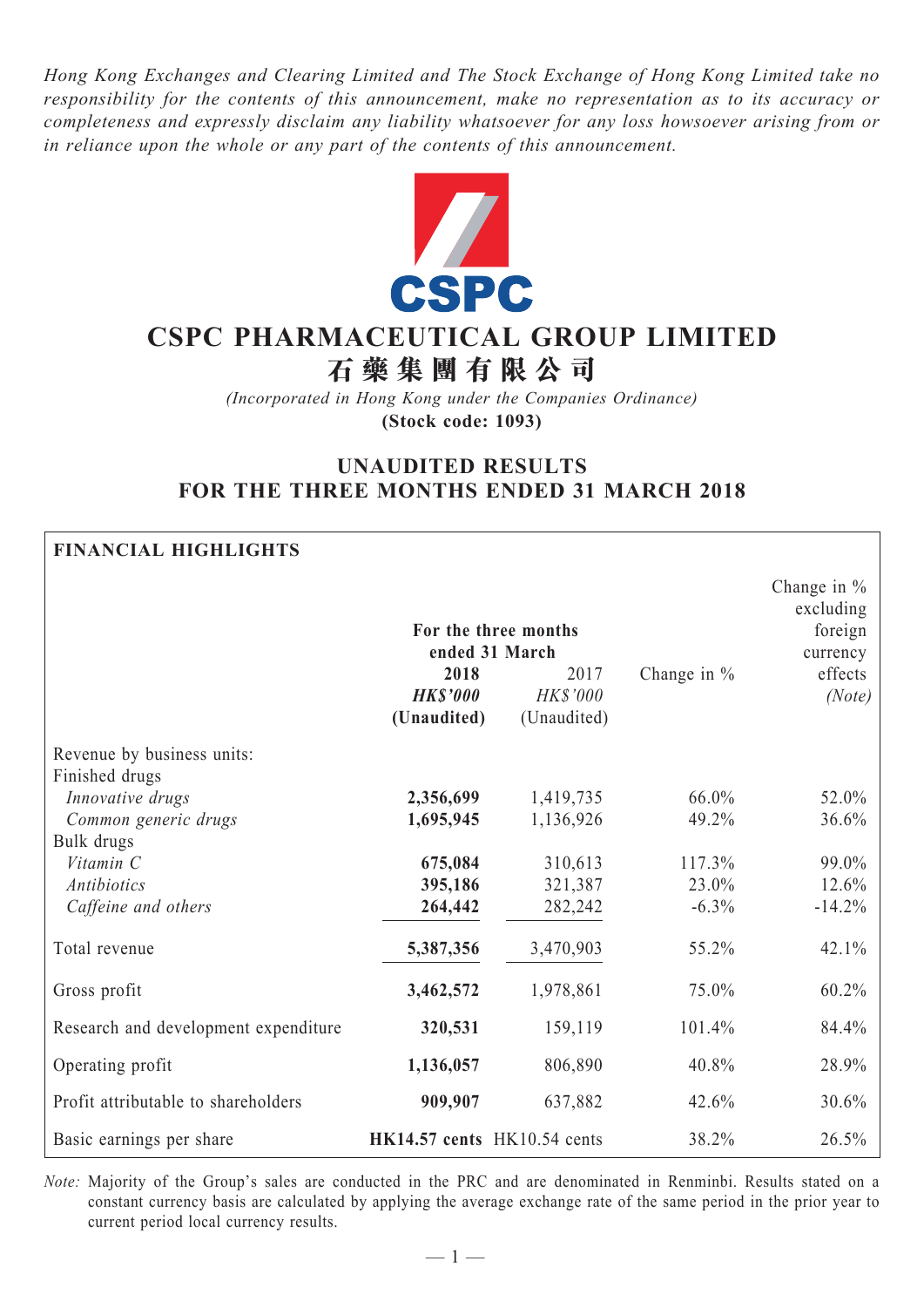The Board of Directors of CSPC Pharmaceutical Group Limited (the "Company") is pleased to announce the unaudited consolidated results of the Company and its subsidiaries (the "Group") for the three months ended 31 March 2018 as follows:

# **CONSOLIDATED STATEMENT OF PROFIT OR LOSS**

*For the three months ended 31 March 2018*

|                                        | For the three months<br>ended 31 March |             |  |
|----------------------------------------|----------------------------------------|-------------|--|
|                                        | 2018                                   | 2017        |  |
|                                        | <b>HK\$'000</b>                        | HK\$'000    |  |
|                                        | (Unaudited)                            | (Unaudited) |  |
| Revenue                                | 5,387,356                              | 3,470,903   |  |
| Cost of sales                          | (1, 924, 784)                          | (1,492,042) |  |
| Gross profit                           | 3,462,572                              | 1,978,861   |  |
| Other income                           | 55,431                                 | 22,153      |  |
| Selling and distribution expenses      | (1,819,373)                            | (883, 025)  |  |
| Administrative expenses                | (230,759)                              | (149, 239)  |  |
| Other expenses                         | (331, 814)                             | (161, 860)  |  |
| Operating profit                       | 1,136,057                              | 806,890     |  |
| Finance costs                          | (10, 874)                              | (8, 164)    |  |
| Share of results of joint ventures     | 13,679                                 | 7,060       |  |
| Share of results of an associate       | (3,610)                                |             |  |
| Profit before tax                      | 1,135,252                              | 805,786     |  |
| Income tax expense                     | (223, 363)                             | (164, 953)  |  |
| Profit for the period                  | 911,889                                | 640,833     |  |
| Profit for the period attributable to: |                                        |             |  |
| Owners of the Company                  | 909,907                                | 637,882     |  |
| Non-controlling interests              | 1,982                                  | 2,951       |  |
|                                        | 911,889                                | 640,833     |  |
|                                        | <b>HK</b> cents                        | HK cents    |  |
| Earnings per share                     |                                        |             |  |
| — Basic                                | 14.57                                  | 10.54       |  |
| - Diluted                              | N/A                                    | 10.54       |  |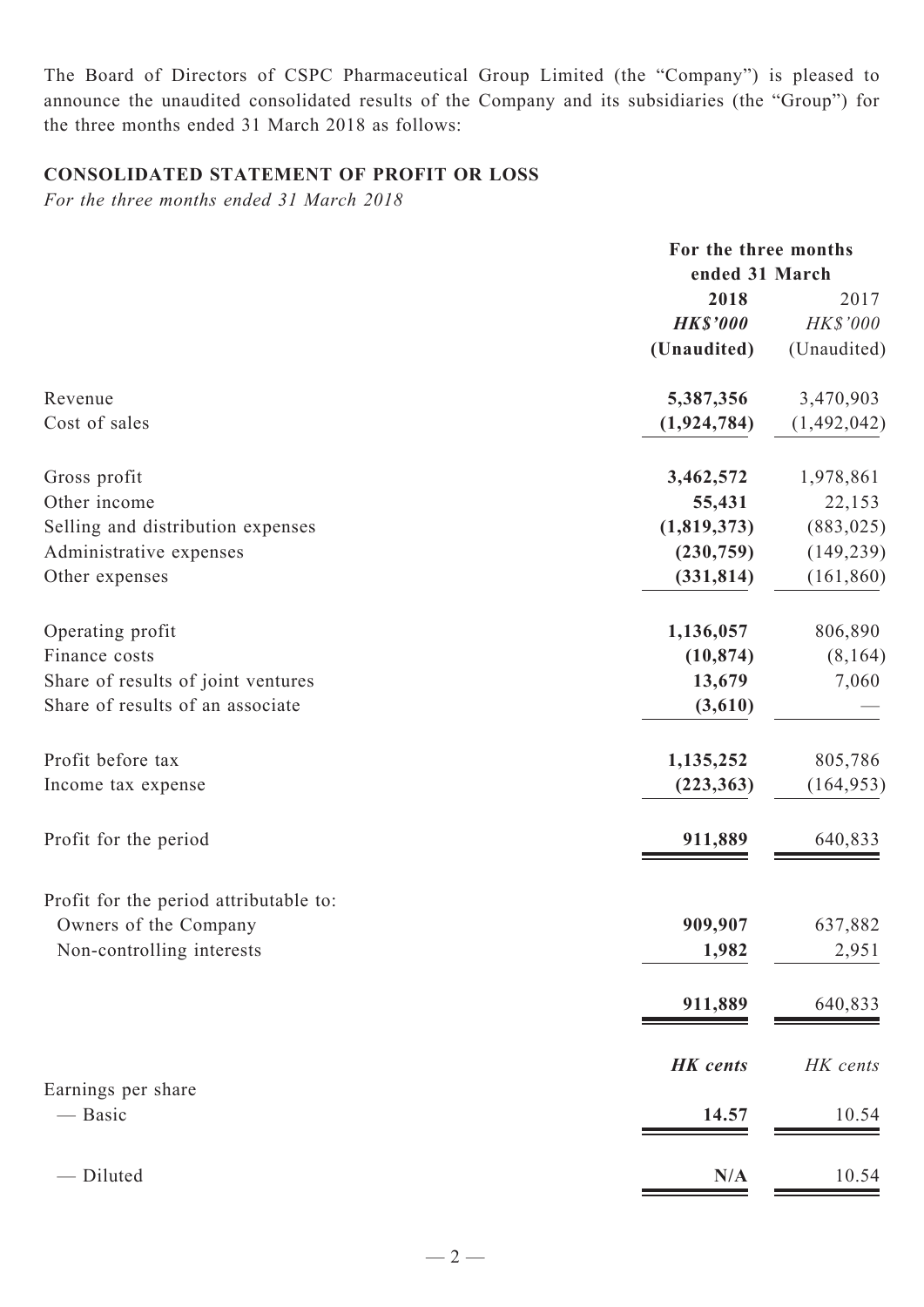#### **Notes:**

#### **1. Principal Accounting Policies**

The principal accounting policies used in the preparation of the financial data for the three months ended 31 March 2018 are consistent with those followed in the preparation of the Group's financial statements for the year ended 31 December 2017.

#### **2. Profit Before Tax**

|                                                                   | For the three months<br>ended 31 March |                 |  |
|-------------------------------------------------------------------|----------------------------------------|-----------------|--|
|                                                                   | 2018                                   | 2017            |  |
|                                                                   | <b>HK\$'000</b>                        | <b>HK\$'000</b> |  |
|                                                                   | (Unaudited)                            | (Unaudited)     |  |
| Profit before tax has been arrived at after charging (crediting): |                                        |                 |  |
| Amortisation of other intangible assets                           | 5,917                                  | 3,841           |  |
| Amortisation of prepaid lease payments                            | 4,703                                  | 3,878           |  |
| Depreciation of property, plant and equipment                     | 169,507                                | 140,838         |  |
| Research and development expenditure recognized as expense        |                                        |                 |  |
| (included in other expenses)                                      | 320,531                                | 159,119         |  |
| Government grant income                                           | (3,821)                                | (2,406)         |  |

# **3. Earnings Per Share**

The calculation of basic earnings per share for the three months ended 31 March 2018 is based on the profit for the period attributable to the owners of the Company of HK\$909,907,000 and 6,243,018,403 shares in issue during the period.

No diluted earnings per share is presented for the three months ended 31 March 2018 as there was no potential ordinary shares in issue during the period.

The calculation of basic and diluted earnings per share for the three months ended 31 March 2017 was based on the following data:

> *HK\$'000* (Unaudited)

#### **Earnings**

| 637,882 |
|---------|
|         |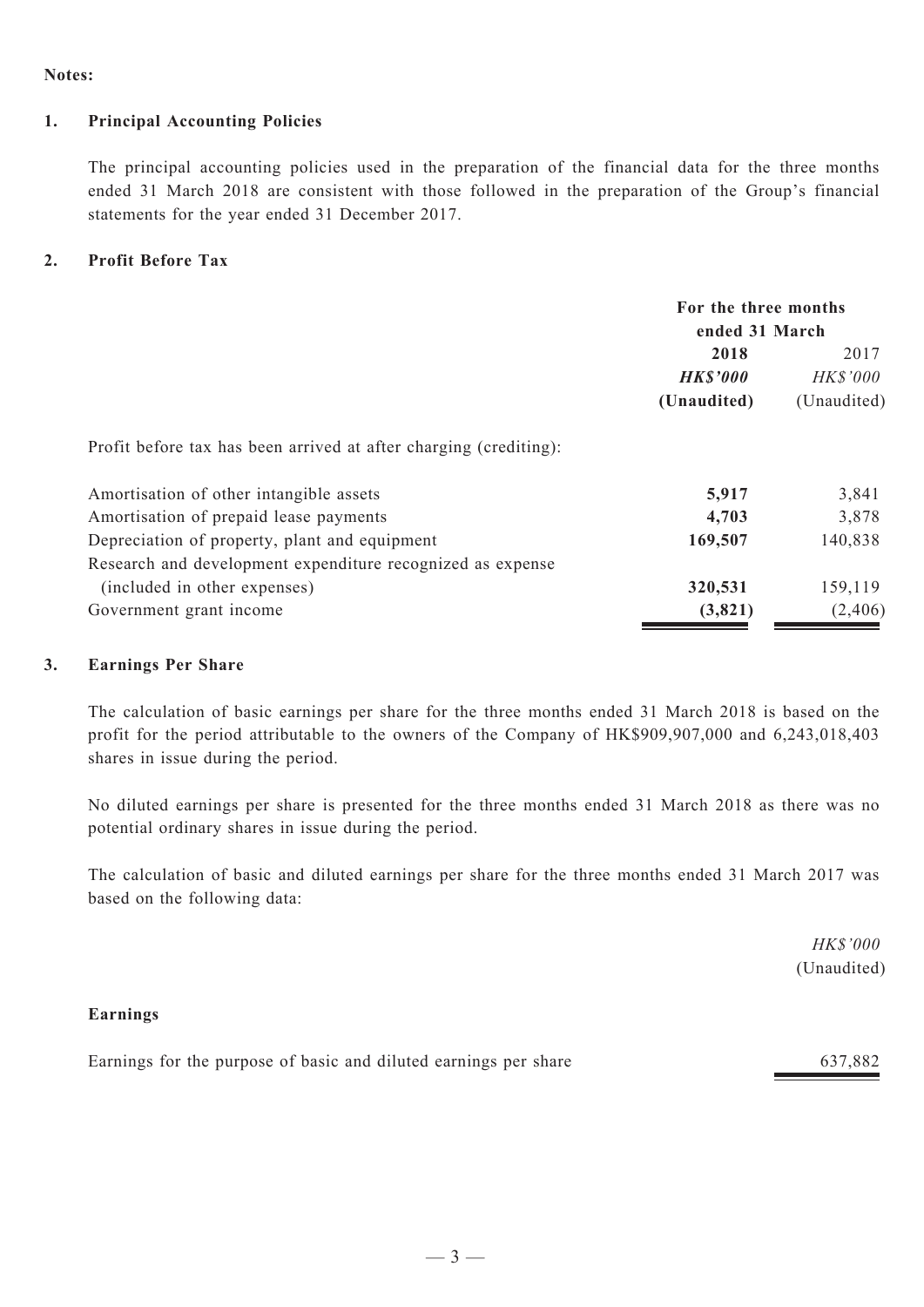|                                               | 000'        |
|-----------------------------------------------|-------------|
|                                               | (Unaudited) |
| Number of shares                              |             |
| Weighted average number of ordinary shares    |             |
| for the purpose of basic earnings per share   | 6,052,649   |
| Effect of dilutive potential ordinary shares: |             |
| Share options granted by the Company          | 1,369       |
| Weighted average number of ordinary shares    |             |
| for the purpose of diluted earnings per share | 6,054,018   |

# **4. Dividend**

The board of directors does not declare the payment of an interim dividend for the three months ended 31 March 2018 (2017: Nil).

# **SEGMENT INFORMATION**

The Group's reportable segments under HKFRS 8 *Operating Segments* are as follows:

- (a) Finished Drugs
- (b) Vitamin C (bulk drugs)
- (c) Antibiotics (bulk drugs)
- (d) Caffeine (bulk drugs) and others

All reportable and operating segments are engaged in the manufacture and sales of pharmaceutical products.

The following is an analysis of the Group's revenue and results by reportable and operating segment.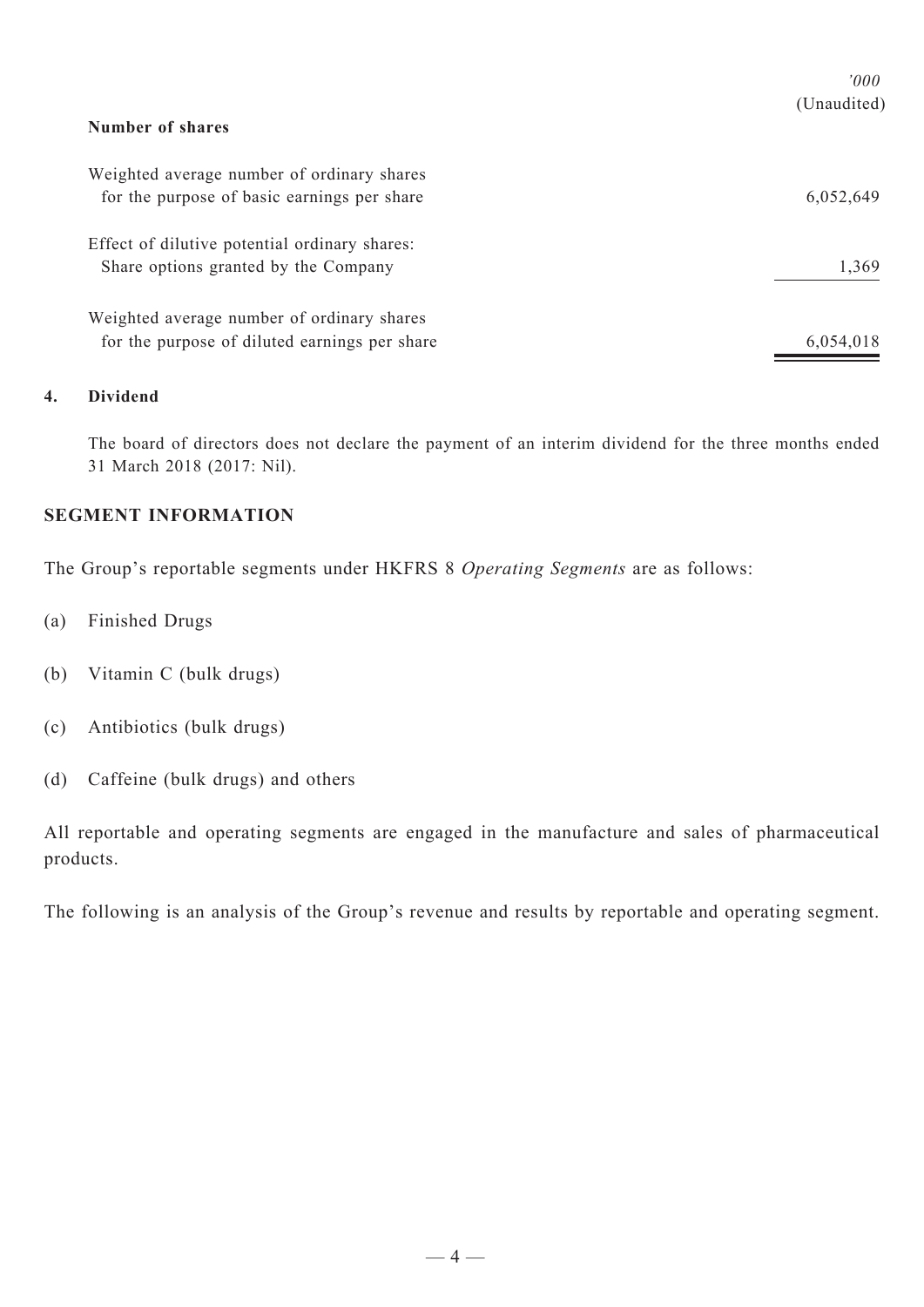# *For the three months ended 31 March 2018 (Unaudited):*

|                                    | Finished<br><b>Drugs</b><br><b>HK\$'000</b> | Vitamin C<br><b>HK\$'000</b> | <b>Antibiotics</b><br><b>HK\$'000</b> | Caffeine<br>and others<br><b>HK\$'000</b> | Segment<br>total<br><b>HK\$'000</b> | <b>Eliminations</b><br><b>HK\$'000</b> | Consolidated<br><b>HK\$'000</b> |
|------------------------------------|---------------------------------------------|------------------------------|---------------------------------------|-------------------------------------------|-------------------------------------|----------------------------------------|---------------------------------|
| <b>SEGMENT REVENUE</b>             |                                             |                              |                                       |                                           |                                     |                                        |                                 |
| External sales                     | 4,052,644                                   | 675,084                      | 395,186                               | 264,442                                   | 5,387,356                           |                                        | 5,387,356                       |
| Inter-segment sales                |                                             | 17,215                       | 29,661                                | 1,491                                     | 48,367                              | (48, 367)                              |                                 |
| <b>TOTAL REVENUE</b>               | 4,052,644                                   | 692,299                      | 424,847                               | 265,933                                   | 5,435,723                           | (48, 367)                              | 5,387,356                       |
| <b>SEGMENT PROFIT</b>              | 798,847                                     | 259,502                      | 34,640                                | 52,582                                    | 1,145,571                           |                                        | 1,145,571                       |
| Unallocated income                 |                                             |                              |                                       |                                           |                                     |                                        | 30,951                          |
| Unallocated expenses               |                                             |                              |                                       |                                           |                                     |                                        | (40, 465)                       |
| Operating profit                   |                                             |                              |                                       |                                           |                                     |                                        | 1,136,057                       |
| Finance costs                      |                                             |                              |                                       |                                           |                                     |                                        | (10, 874)                       |
| Share of results of joint ventures |                                             |                              |                                       |                                           |                                     |                                        | 13,679                          |
| Share of results of an associate   |                                             |                              |                                       |                                           |                                     |                                        | (3,610)                         |
| Profit before tax                  |                                             |                              |                                       |                                           |                                     |                                        | 1,135,252                       |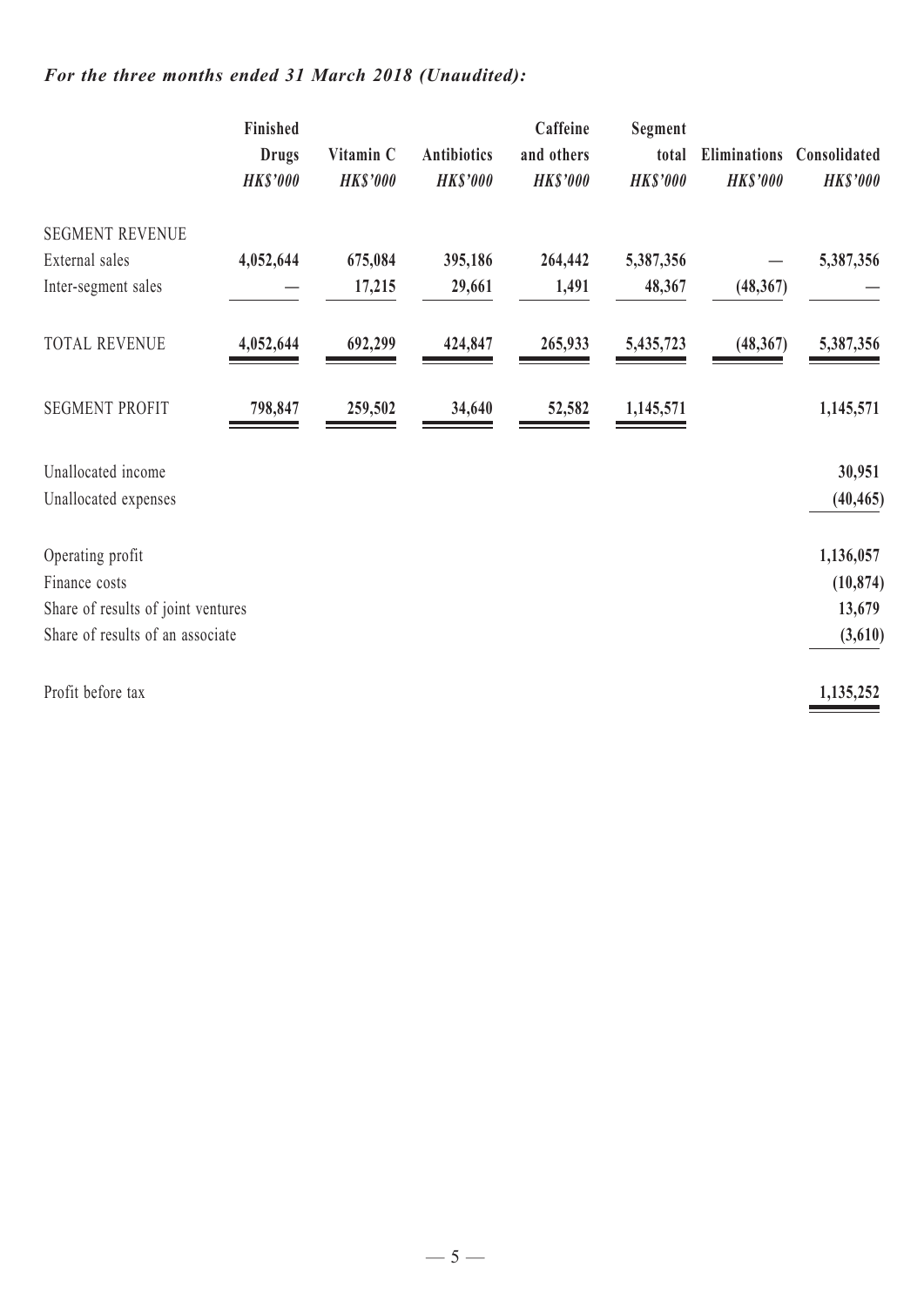# *For the three months ended 31 March 2017 (Unaudited):*

|                                    | Finished<br>Drugs<br>HK\$'000 | Vitamin C<br>HK\$'000 | Antibiotics<br>HK\$'000 | Caffeine<br>and others<br>HK\$'000 | Segment<br>total<br>HK\$'000 | Eliminations<br>HK\$'000 | Consolidated<br>HK\$'000 |
|------------------------------------|-------------------------------|-----------------------|-------------------------|------------------------------------|------------------------------|--------------------------|--------------------------|
| <b>SEGMENT REVENUE</b>             |                               |                       |                         |                                    |                              |                          |                          |
| External sales                     | 2,556,661                     | 310,613               | 321,387                 | 282,242                            | 3,470,903                    |                          | 3,470,903                |
| Inter-segment sales                |                               | 9,611                 | 14,487                  | 3,842                              | 27,940                       | (27,940)                 |                          |
| <b>TOTAL REVENUE</b>               | 2,556,661                     | 320,224               | 335,874                 | 286,084                            | 3,498,843                    | (27,940)                 | 3,470,903                |
| <b>SEGMENT PROFIT</b>              | 674,318                       | 73,808                | 19,465                  | 61,465                             | 829,056                      |                          | 829,056                  |
| Unallocated income                 |                               |                       |                         |                                    |                              |                          | 3,326                    |
| Unallocated expenses               |                               |                       |                         |                                    |                              |                          | (25, 492)                |
| Operating profit                   |                               |                       |                         |                                    |                              |                          | 806,890                  |
| Finance costs                      |                               |                       |                         |                                    |                              |                          | (8,164)                  |
| Share of results of joint ventures |                               |                       |                         |                                    |                              |                          | 7,060                    |
| Profit before tax                  |                               |                       |                         |                                    |                              |                          | 805,786                  |

Segment profit represents the profit earned by each segment without allocation of interest income, finance costs, central administrative expenses and share of results of joint ventures and an associate. This is the measure reported to the chief operating decision maker for the purposes of resources allocation and performance assessment.

Inter-segment sales are charged at prevailing market rates.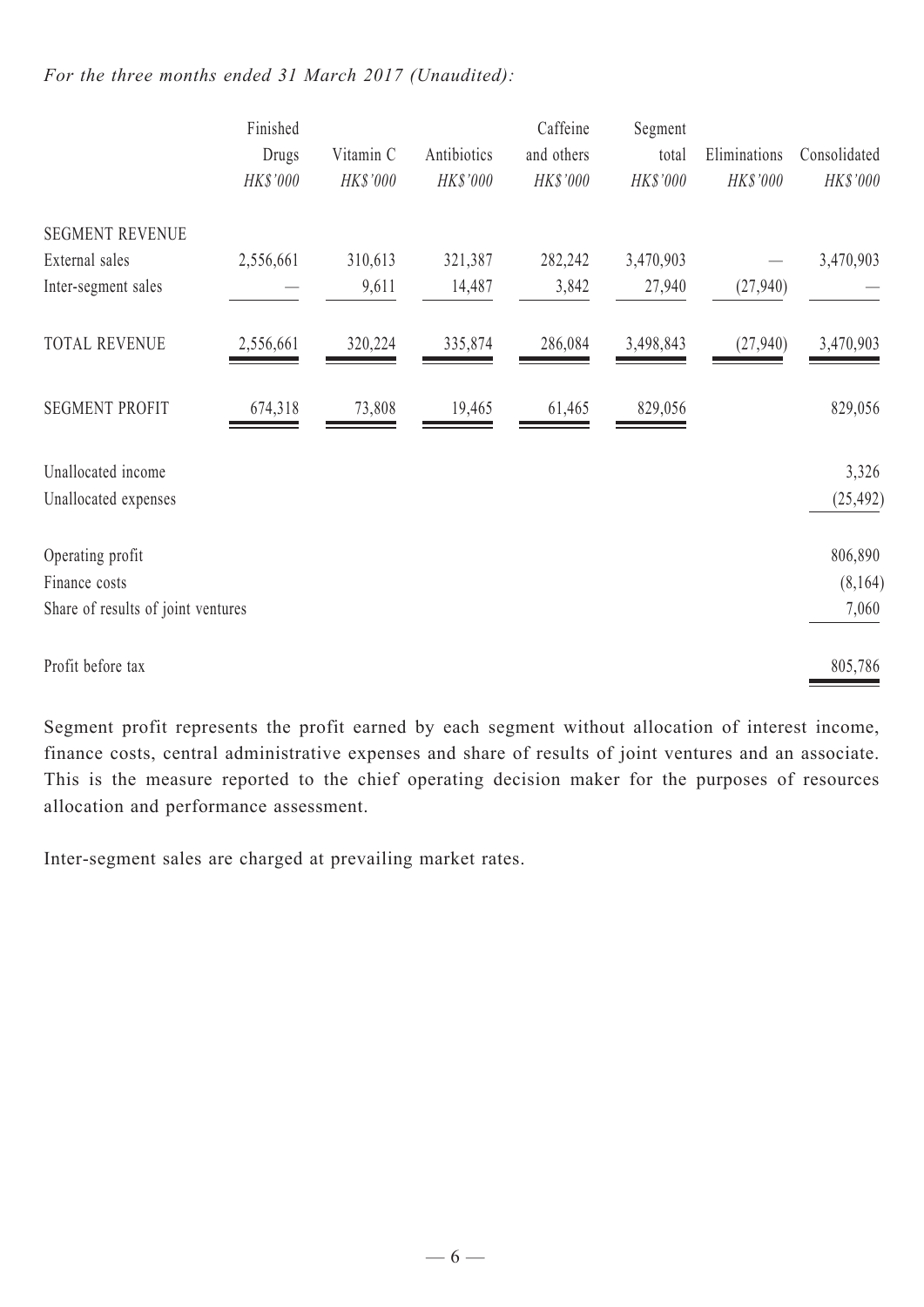# **BUSINESS REVIEW**

## **Results**

For the first three months of 2018, the Group recorded sales of approximately HK\$5,387 million, representing an increase of 55.2% (or 42.1% increase on a constant currency basis) year-on-year; and profit attributable to shareholders of approximately HK\$910 million, representing an increase of 42.6% (or 30.6% increase on a constant currency basis) year-on-year.

### **Finished Drug Business**

The finished drug business maintained a strong growth momentum with sales reaching approximately HK\$4,053 million for the first quarter of the year, representing a growth of 58.5% (or 45.1% growth on a constant currency basis) year-on-year. Innovative drug products, namely "NBP" (butylphthalide soft capsules and injections), "Oulaining" (oxiracetam capsules and lyophilized powder injections), "Xuanning" (levamlodipine maleate tablets), "Duomeisu" (doxorubicin hydrochloride liposome for injection), "Jinyouli" (PEG-rhGCSF for injection), "Ailineng" (elemene for injection), "Nuolining" (imatinib mesylate tablets) and "Keaili" (paclitaxel for injection (albumin-bound)) (newly launched in March this year) recorded sales of approximately HK\$2,357 million, representing a growth of 66.0% (or 52.0% growth on a constant currency basis) year-on-year. Sales of the common generic drug products accelerated with sales reaching approximately HK\$1,696 million, representing a growth of 49.2% (or 36.6% growth on a constant currency basis) year-on-year.

#### **Bulk Drug Business**

Benefited from the market recovery during last year, prices of vitamin C products for the period were substantially higher than the same period last year, driving a significant increase in profit contribution from the vitamin C business. Owing to the recent increase in product prices, performance of the antibiotic business slightly improved during the period. Performance of the caffeine business slightly weakened as compared with the same period last year due to certain sales volume decline and production cost increase during the period.

#### **Review of Results**

The financial data for the three months ended 31 March 2018 is based on the internal records and management accounts of the Group and has not been reviewed or audited by the external auditor of the Company.

> By order of the Board **Cai Dongchen** *Chairman*

Hong Kong, 25 May 2018